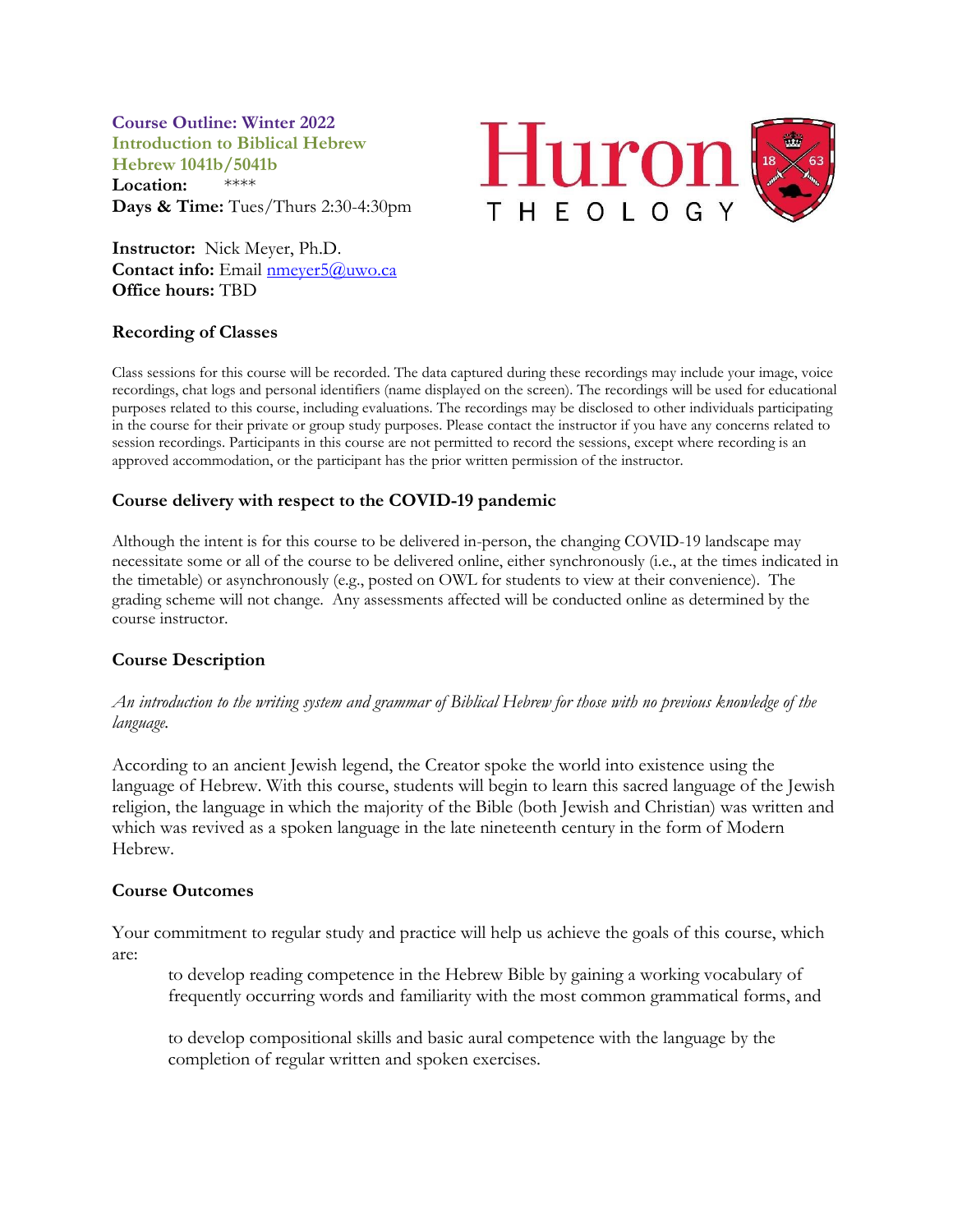This is the second of two courses. Students will continue to hone their pronunciation of the biblical Hebrew script and they will expand their skills of translation and composition, particularly in the area of the Hebrew verb. The successful student will be in a good position to read Hebrew Bible narrative with a lexical aid and to pursue learning the language with a life-long passion.

# **Course Materials**

### Required *at the very beginning of term*!

Simon, Ethelyn, Irene Resnikoff, and Linda Motzkin. *The First Hebrew Primer, Third Edition*. Berkeley: EKS Publishing, 2005. (see Western Bookstore)

*Primer Answer Book.* \$9.99 USD. See: [https://www.ekspublishing.com/biblical-hebrew/the](https://www.ekspublishing.com/biblical-hebrew/the-frist-hebrew-primer-answer-book)[frist-hebrew-primer-answer-book](https://www.ekspublishing.com/biblical-hebrew/the-frist-hebrew-primer-answer-book) (highly suggested to get as early as possible; order online)

## *Not* Required for Purchase, but Recommended

*Companion to the First Hebrew Primer,* Audio Download. \$19.99 USD. See: https://www.ekspublishing.com/biblical-hebrew/the-first-hebrew-primer-companion-audio

Biblical Hebrew Flashcards – iPhone Application. \$9.99 USD. See: https://www.ekspublishing.com/biblical-hebrew/biblical-hebrew-flashcards-iphoneapplication

Biblical Hebrew Flashcards, by Curtis Clements. Android. Free. See: https://play.google.com/store/apps/details?id=com.school.ctclements.superbiblicalhebrew vocabulary

### **Assignments & Evaluation**

### Participation  $10\%$

Attendance for most students will be critical to their success*.* Students should show up ready to be active participants in the classroom, volunteering and being ready to be called upon to ask and answer question and to practice reading Hebrew aloud.

### Exercises 30%

Weekly exercises, worth about 2.5% each, found at the end of each chapter in the textbook will be completed and a copy of the work uploaded in the form of a clearly named, scanned PDF file to OWL prior to 12pm on the day on which they are due. (These must be submitted in a *single* PDF file per assignment. Many applications are available for your phone which will convert photos into PDFs. One of the best and most powerful is CamScanner.) Exercises will be looked over by the instructor but not graded; their completion will be sufficient for full marks. See Table of Exercises below.

**Note**: Students should complete at least 5 hours a week on exercises; if they do not think they can complete all of the exercises within this time-frame, they are permitted to complete a portion of the exercises assigned below; however, they should aim to complete a variety of the assigned exercises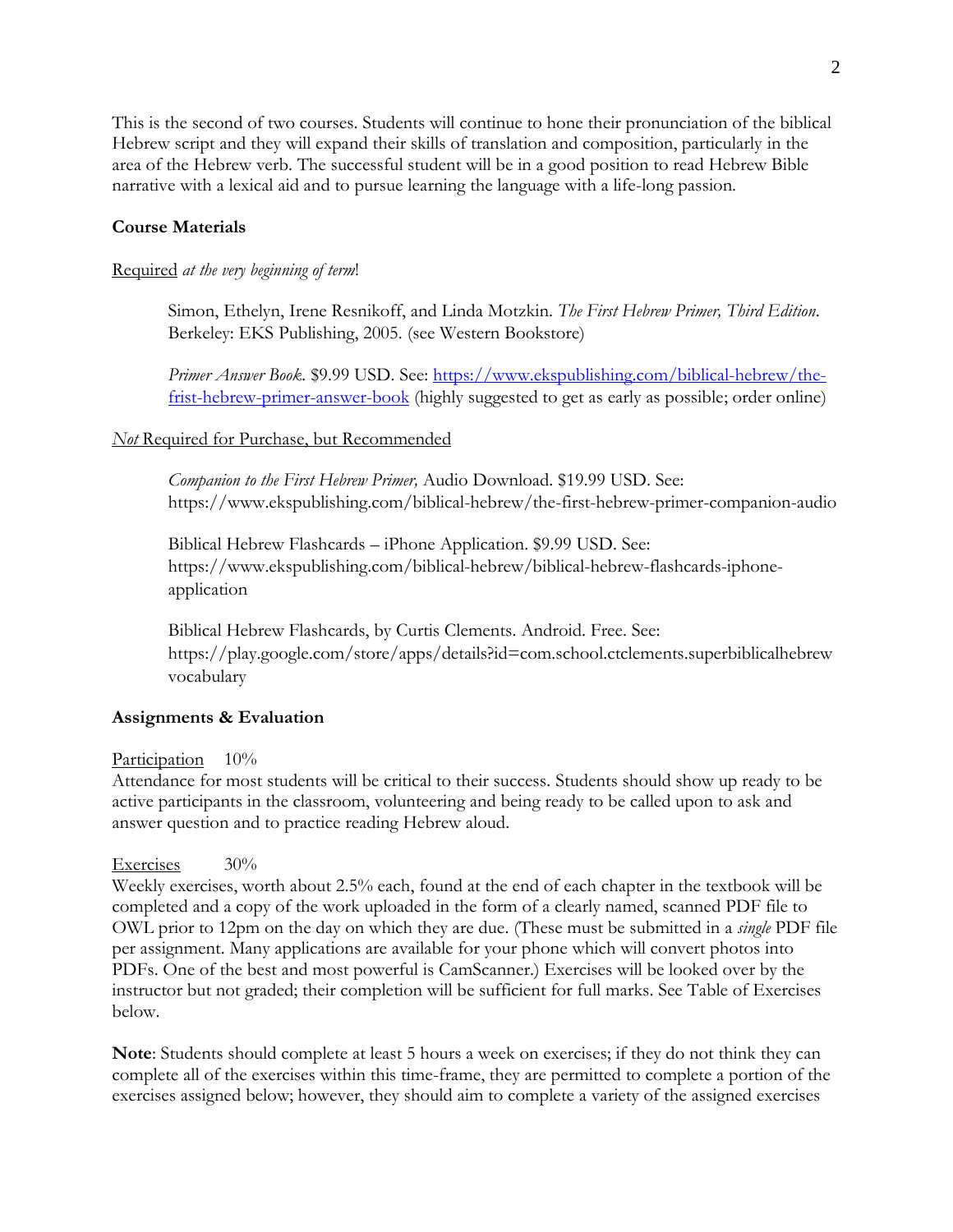and they should sign their homework with a note certifying that they have spent 5 hours on the material.

Quizzes 45%

Ten quizzes will be written, worth 5% each. The lowest score will be dropped. Quizzes will test vocabulary introduced at the beginning of chapters (students will be required to work ahead one chapter on vocabulary; see schedule), other items the text or instructor asks to be memorized, and grammar covered to that point.

Final Exam 15% The Final Exam will be cumulative. Date TBD

#### **Schedule**

| Week 1: Possessive Endings             | <u>Week 7:</u>                                        |
|----------------------------------------|-------------------------------------------------------|
| Jan 11: Syllabus & Chapter 15          | Fall Reading Week - No Class                          |
| Jan 13: Chapter 22                     | Week 8: Hollow Verbs                                  |
| Week 2: Pronoun Endings                | Mar 1: Quiz 5   Chapter 21                            |
| Jan 18: Chapter 16                     | Exercises for ch. 20 due                              |
| Exercises for chs. 15 & 22 due         | Mar 3: Ch. 21 cont'd                                  |
| Jan 20: Ch. 16 cont'd                  | <u>Week 9: The פעל Verb Pattern</u>                   |
| Week 3: The Reversing 1                | Mar 8: <b>Quiz 6</b>   Chapter 23                     |
| Jan 25: Quiz $1 \mid$ Chapter 17       | Exercises for ch. 21 due                              |
| Exercises for ch. 16 due               | Mar 10: Ch. 23 cont'd                                 |
| Jan 27: Ch. 17 cont'd                  | <u>Week 10: The הְפָעִיל Verb Pattern</u>             |
| <u>Week 4: The Participle</u>          | Mar 15: Quiz 7   Chapter 24                           |
| Feb 1: Quiz 2   Chapter 18             | Exercises for ch. 23 due                              |
| Exercises for ch. 17 due               | Mar 17: Ch. 24 cont'd                                 |
| Feb 3: Ch. 18 cont'd                   | <u>Week 11: The הְפָעִיל Variations, incl. Hollow</u> |
| Week 5: Commands and Numbers           | <b>Verbs</b>                                          |
| Feb 8: Quiz $3 \mid$ Chapter 19        | Mar 22: Quiz $8 \mid$ Chapter 25                      |
| Exercises for ch. 18 due               | Exercises for ch. 23 due                              |
| Feb 10: Ch. 19 cont'd                  | Mar 24: Chapter 26                                    |
| Week 6: The Infinitive and Verb Review | Week 12: Verbs with Object Suffixes                   |
| Feb 15: Quiz 4   Chapter 20            | Mar 29: Quiz 9   Chapter 27                           |
| Exercises for ch. 19 due               | Exercises for chs. 25 & 26 due                        |
| Feb 17: Ch. 20 cont'd                  |                                                       |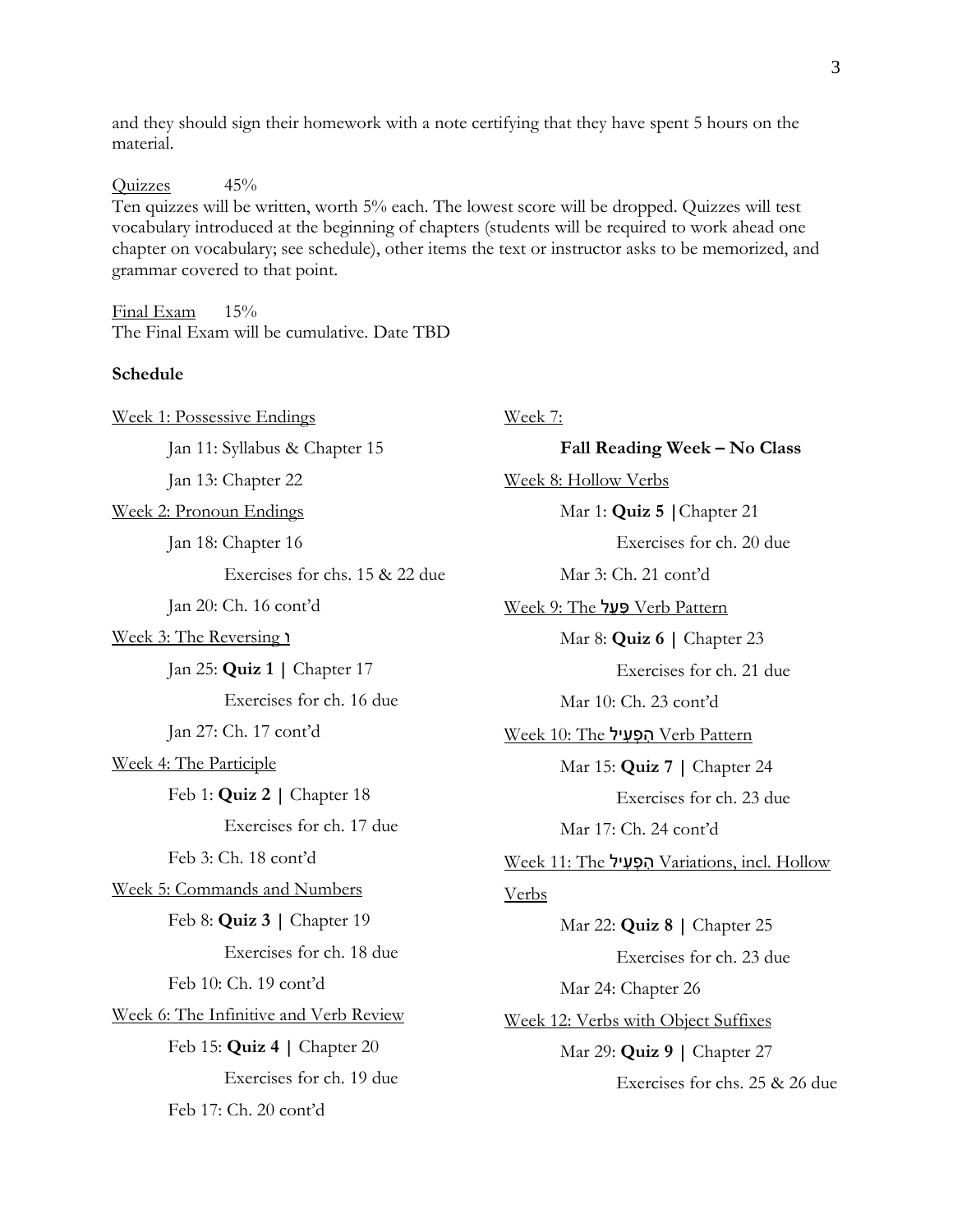Patterns הִּ תְ פַ עֵ ל and נִּ פְ עַ ל The 13: Week

Apr 5: **Quiz 10 |** Chapter 28

Exercises for ch. 27 due

Apr 7: Chapter 29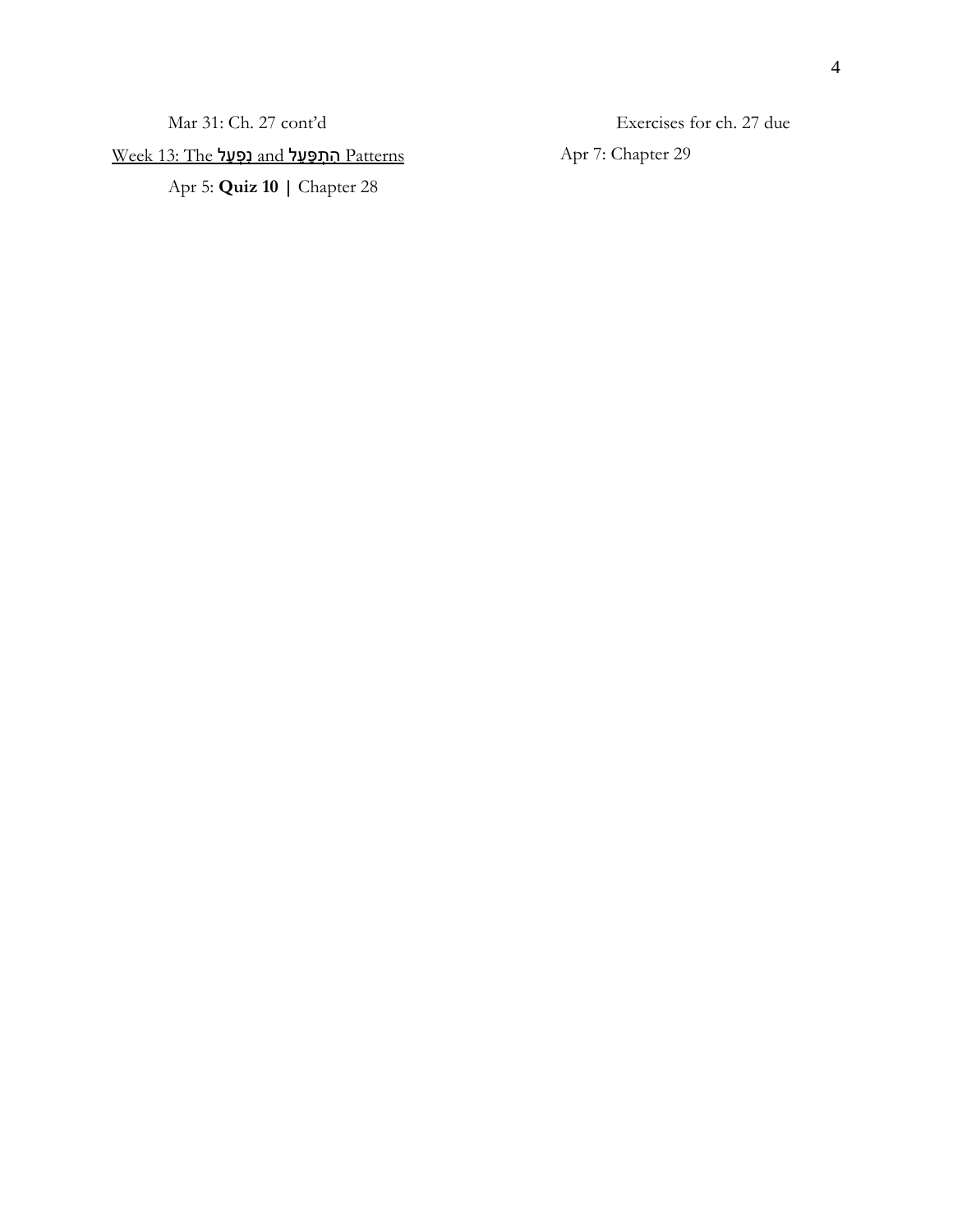### **Table of Exercises**

#### **Exercises for Chapters 15 & 22 (2.5%)**

Complete for chapter 5 all exercises; for 3, 6  $\&$  7 odd numbers within each; Ruth, oral for chapter 22 all of exercises 1 & 2 **Exercises for Chapters 16 (2.5%)** Complete exercises 1-7, odd or even numbers within each; Ruth Oral **Exercises for Chapter 17 (2.5%)**  Complete all of exercises 1 & 2 and odd or even numbers for 3-7; Ruth Oral **Exercises for Chapter 18 (2.5%)** Complete all of exercises 1-3 and odd or even numbers for 4-7; Ruth Oral **Exercises for Chapter 19 (2.5%)** Complete all of exercises 1-5; 7 Oral and Ruth Oral **Exercises for Chapter 20 (2.5%)** Complete all of exercises 1-4 and odd or even for numbers for 5-8; Ruth Oral **Exercises for Chapter 21 (2.5%)**  Complete all of exercises 1-3 and odd or even numbers for 4-7; Ruth Oral for both chapters 21 & 22 **Exercises for Chapter 23 (2.5%)** Complete odd or even for exercises 1-6; work on 8; Ruth Oral **Exercises for Chapter 24 (2.5%)** Complete all of exercises 1-3 and odd or even numbers for 4-6; any one of 7; Ruth Oral **Exercises for Chapters 25 & 26 (2.5%)** Complete for ch. 25 all of exercises 1-5 and odd or even numbers for 6-7; Ruth Oral Complete for ch. 26 all of exercises 1-4 and odd or even numbers for 5-7; Ruth Oral **Exercises for Chapter 27 (2.5%)**  Complete all of exercises 1-5 and either text of 8; Ruth Oral **Exercises for Chapters 28 & 29 (2.5%)** Complete for chapter 28 exercises 1-4 for chapter 29 exercises 1, 3, 4 & 6

### **Additional Statements:**

**1. Statement on Use of Electronic Devices during Class and in Tests and Exams** 

It is particularly important in an online setting that students respect the classroom environment and refrain from inappropriate or distracting use of technology. It is also important that students exercise the highest levels of integrity during tests and exams, completing these within the limits established by the instructor.

2. **Statement on Academic Offences:** Scholastic offences are taken seriously and students are directed to read the appropriate policy, specifically, the definition of what constitutes a Scholastic Offence, at the following web site: [https://westerncalendar.uwo.ca/PolicyPages.cfm?Command=showCategory&PolicyCategoryI](https://westerncalendar.uwo.ca/PolicyPages.cfm?Command=showCategory&PolicyCategoryID=1&SelectedCalendar=Live&ArchiveID=#Page_20) [D=1&SelectedCalendar=Live&ArchiveID=#Page\\_20.](https://westerncalendar.uwo.ca/PolicyPages.cfm?Command=showCategory&PolicyCategoryID=1&SelectedCalendar=Live&ArchiveID=#Page_20)

## **3. Plagiarism-detecting Software/Computer Marking:**

A) All required papers may be subject to submission for textual similarity review to the commercial plagiarism detection software under license to the University for the detection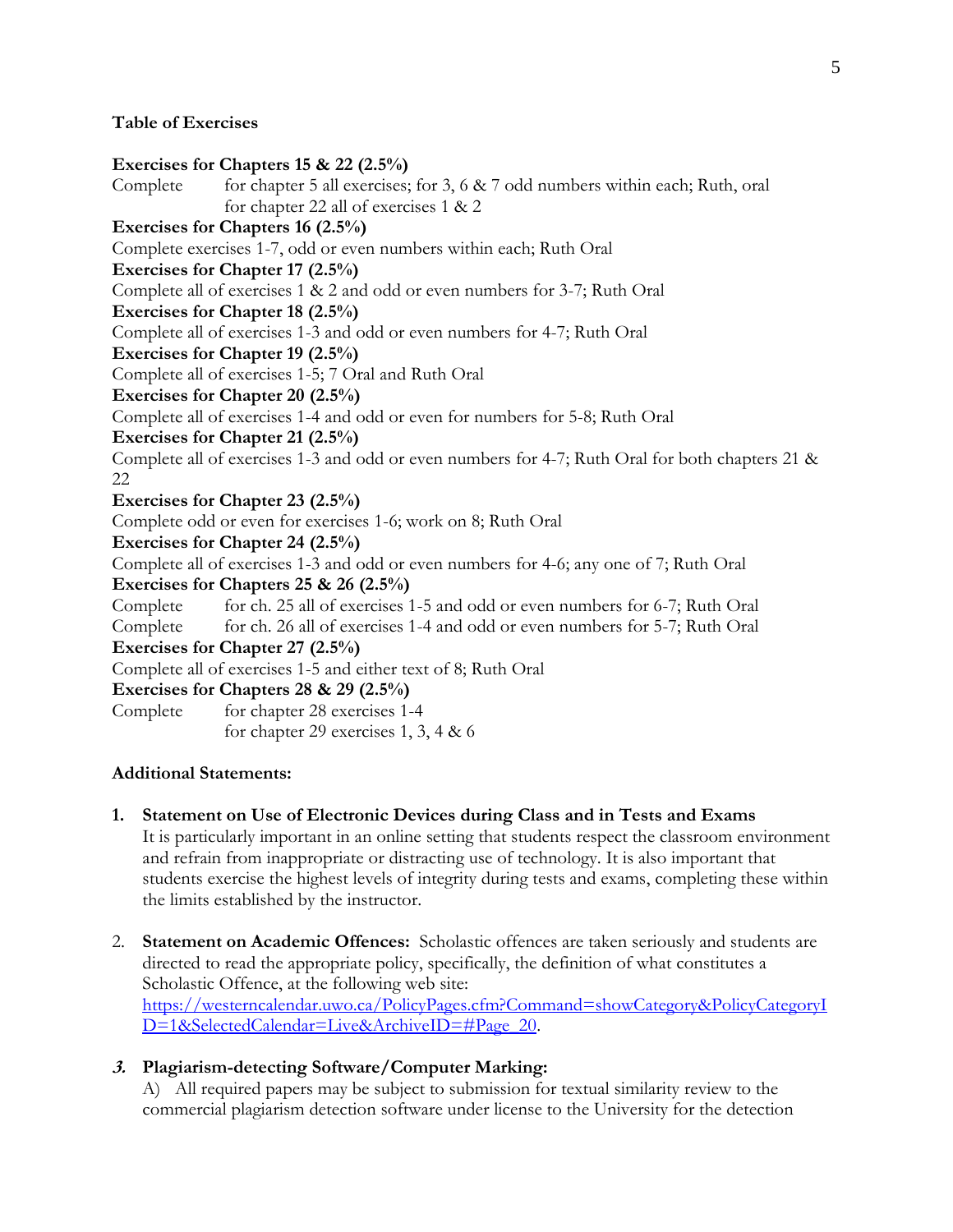of plagiarism. All papers submitted for such checking will be included as source documents in the reference database for the purpose of detecting plagiarism of papers subsequently submitted to the system. Use of the service is subject to the licensing agreement, currently between The University of Western Ontario and Turnitin.com ( http://www.turnitin.com ).

B) Computer-marked multiple-choice tests and/or exams may be subject to submission for similarity review by software that will check for unusual coincidences in answer patterns that may indicate cheating.

# **4. Support Services:**

- Huron's Faculty of Theology, Office of the Dean:  $\frac{http://www.huronuc.on.ca>}$  $\frac{http://www.huronuc.on.ca>}$  $\frac{http://www.huronuc.on.ca>}$  Theology
- Faculty of Theology office: srice@uwo.ca
- Bachelor's Academic Advising at Huron: [https://huronatwestern.ca/student-life/student](https://huronatwestern.ca/student-life/student-services/academic-advising/)[services/academic-advising/](https://huronatwestern.ca/student-life/student-services/academic-advising/)
- Huron's Writing Skills Centre: <https://huronatwestern.ca/library/writing-services/>
- Mental Health@Western: <http://www.uwo.ca/uwocom/mentalhealth/>Students who are in emotional/mental distress should refer to this website for a complete list of options about how to obtain help.

## • [Student Accessibility Services:](http://academicsupport.uwo.ca/accessible_education/index.html)

[http://academicsupport.uwo.ca/accessible\\_education/index.html](http://academicsupport.uwo.ca/accessible_education/index.html)

Western is committed to achieving barrier-free accessibility for all its members, including graduate students. As part of this commitment, Western provides a variety of services devoted to promoting, advocating, and accommodating persons with disabilities in their respective graduate program.

Students with disabilities (for example, chronic illnesses, mental health conditions, mobility impairments) are encouraged to register with Student Accessibility Services, a confidential service designed to support graduate and undergraduate students through their academic program. With the appropriate documentation, the student will work with both SAS and their faculty (normally their Dean and/or Course instructor) to ensure that appropriate academic accommodations to program requirements are arranged.

• Services provided by Western University Student Council: http://westernusc.ca/yourservices/

## **5. Academic Accommodation for Absences:**

*Types of Accommodation and how to use them:*  [https://registrar.uwo.ca/academics/academic\\_considerations/index.html](https://registrar.uwo.ca/academics/academic_considerations/index.html)

*Student Medical Certificate can be found here, if required: [https://www.uwo.ca/univsec/pdf/academic\\_policies/appeals/medicalform.pdf](https://www.uwo.ca/univsec/pdf/academic_policies/appeals/medicalform.pdf)*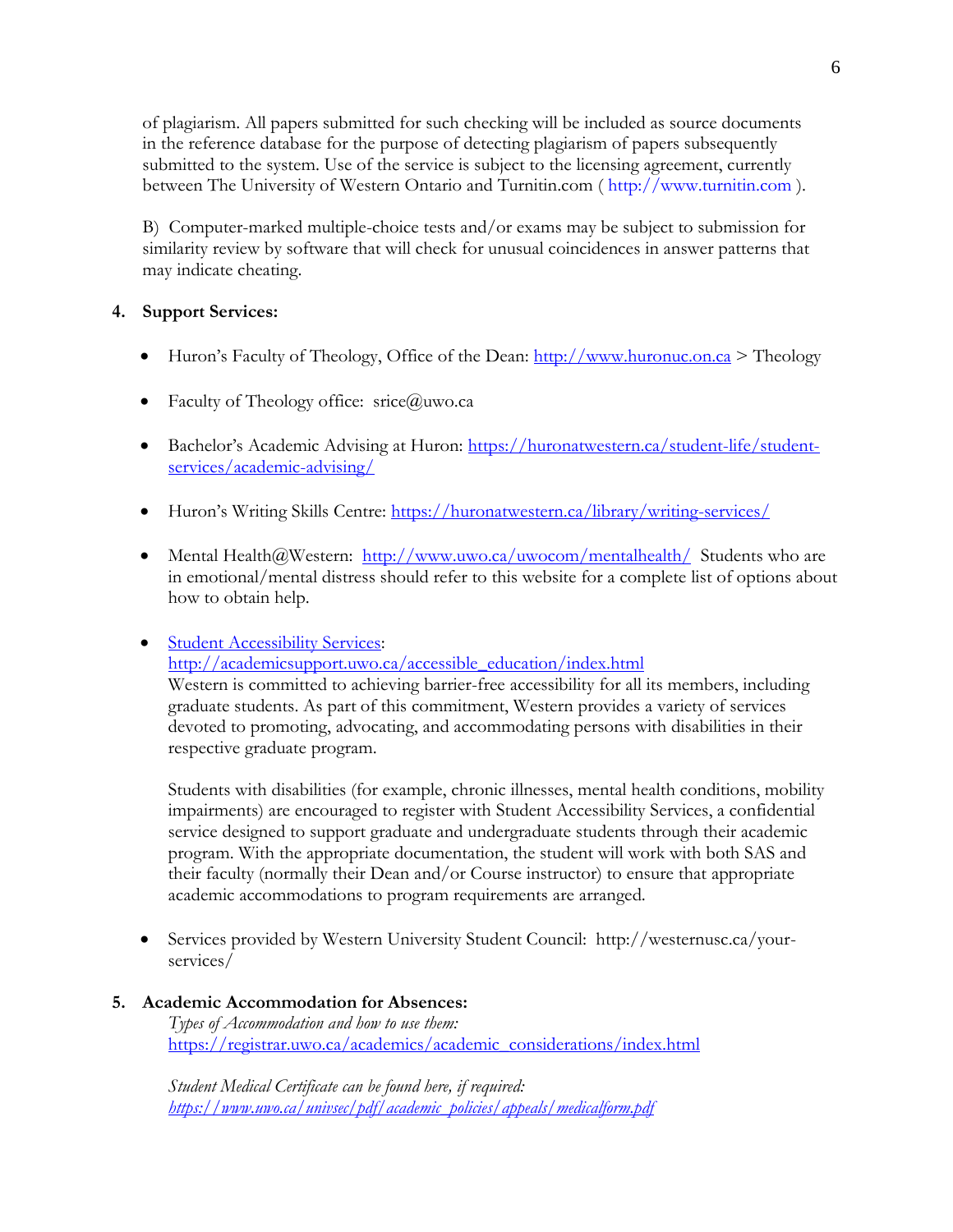Students who experience an extenuating circumstance (illness, injury, or other extenuating circumstance) sufficiently significant to temporarily render them unable to meet academic requirements may submit a request for academic consideration through the following routes:

- i. **Submitting a Self-Reported Absence form** provided that the conditions for submission are Met (see below);
- ii. **For medical absences, submitting a Student Medical Certificate (SMC)**, signed by a licensed medical or mental health practitioner in order to be eligible for Academic Consideration (for instance, when a Self-Report is not possible: any assignment worth more than 30%, final exams, or December mid-terms during exam schedule); or
- iii. **For non-medical absences**, submitting appropriate documentation (e.g., obituary, police report, accident report, court order, etc.) to Academic Counselling in their Faculty of registration in order to be eligible for academic consideration. Students are encouraged to contact their Academic Counselling unit to clarify what documentation is appropriate.

Any documentation required must be submitted by the student directly to your Faculty's Dean's office (or academic counselor), and not to the instructor. For students of the Faculty of Theology, all such documentation must be submitted to theology@huron.uwo.ca. It will be the Dean`s office that will determine if accommodation is warranted.

# **Further Details about Requests for Academic Consideration Self-Reported Absence Form**

## **Report through student.uwo.ca.**

The full Policy on Academic Consideration for student absences is available at: [https://www.uwo.ca/univsec/pdf/academic\\_policies/appeals/Academic\\_Consideration\\_for\\_a](https://www.uwo.ca/univsec/pdf/academic_policies/appeals/Academic_Consideration_for_absences.pdf) [bsences.pdf](https://www.uwo.ca/univsec/pdf/academic_policies/appeals/Academic_Consideration_for_absences.pdf) .

Students who experience an unexpected illness or injury or an extenuating circumstance (48 hours or less) that is sufficiently severe to temporarily render them unable to meet academic requirements (e.g., attending lectures or labs, writing tests or midterm exams, completing and submitting assignments, participating in presentations) should self-declare using the online Self-Reported Absence portal. This option should be used in situations where the student expects to resume academic responsibilities within 48 hours or less.

The following conditions are in place for self-reporting of medical or extenuating circumstances:

- a. students will be allowed a maximum of two self-reported absences between September and April and one self-reported absence between May and August
- b. any absences in excess of the number designated in clause a above, regardless of duration, will require students to present a Student Medical Certificate (SMC), signed by a licensed medical or mental health practitioner, detailing the duration and severity of illness, or appropriate documentation supporting extenuating circumstances to the Academic